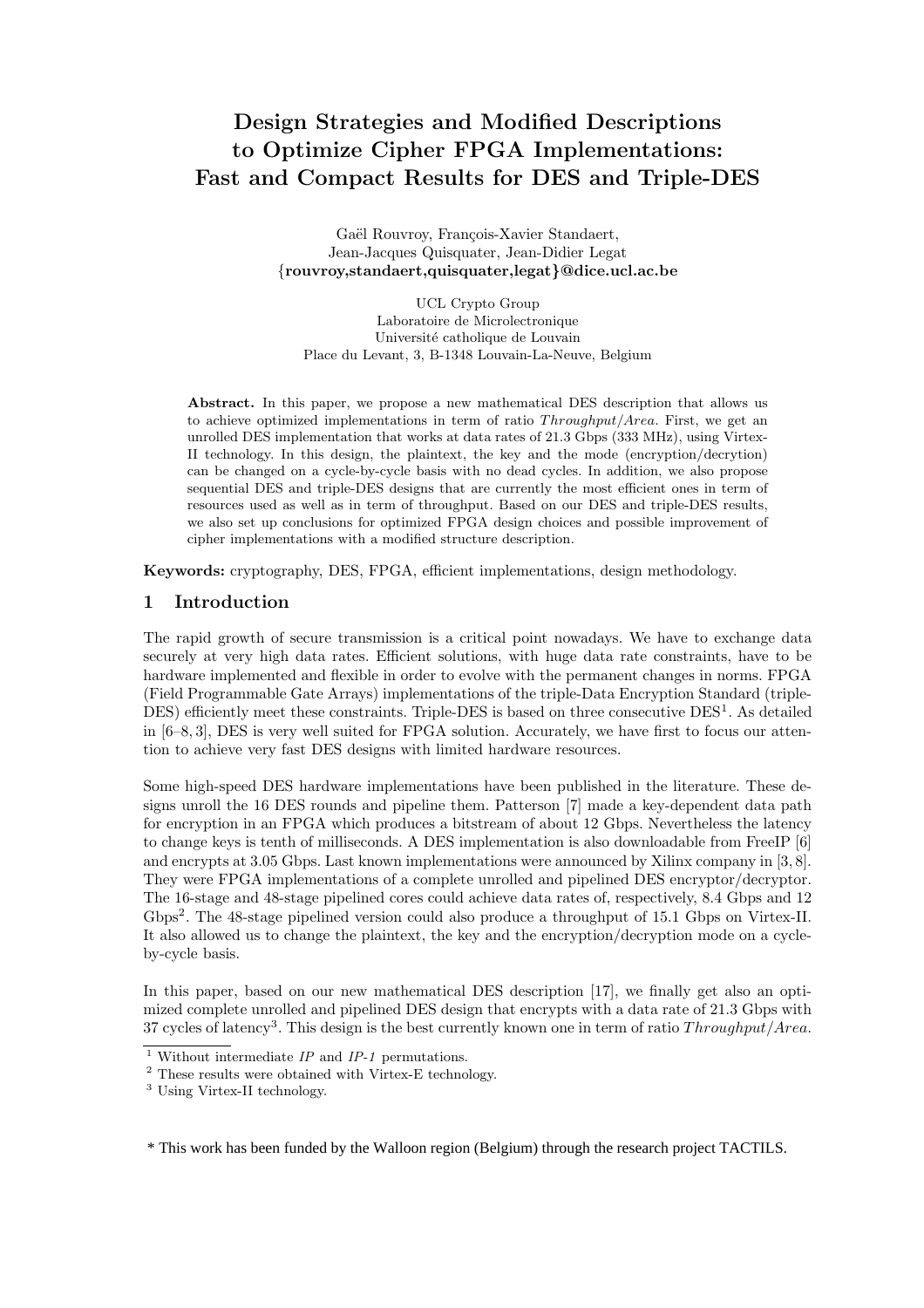Concerning sequential designs, some DES and triple-DES FPGA implementations have been published in the literature. These designs encrypt or decrypt most of time every 16 cycles. In academic literature, we mainly found the paper of C. Paar [16] with a DES data rate of 402.7 Mbps. The most recent publication (October, 2001) comes from K. Gaj et al. [15]. They propose a tripe-DES design with a bitstream of 91 Mbps with less resources, using Virtex1000 component. For commercial Xilinx IP cores, different DES and triple-DES implementations are also available from Helion Technology, CAST, and InSilicon  $[10-14]$ . The best triple-DES one in term of ratio Throughput/Area comes from CAST and gives a throughput of 668 Mbps on Virtex-II FPGA, using 790 slices (January, 2002).

Concerning our DES and triple-DES sequential implementations, we get designs that can encrypt or decrypt every 18 cycles. Our triple-DES design uses 604 slices and produces a throughput of 917 Mbps. This solution is the best sequential one known nowadays in term of resources used as well as in term of throughput.

Based on our DES and triple-DES results, we also set up conclusions for accurate design choices. We also mention the importance of cipher modified structure descriptions.

The paper is organized as follows: section 2 refers the Data Encryption Standard; section 3 explains our previous published new mathematical DES description; section 4 describes our unrolled and pipelined DES implementations and proposes a comparison with the previous Xilinx implementations; section 5 details our sequential DES and triple-DES implementations and also shows comparisons; our design strategies to optimize cipher FPGA implementations are explained in section 6; finally, section 7 concludes this paper.

# 2 The DES algorithm

In 1977, the Data Encryption Standard (DES) algorithm was adopted as a Federal Information Processing Standard for unclassified government communication. It is still largely in use. DES encrypts 64-bit blocks with a 64-bit key, of which only 56 bits are used. The other 8 bits are parity bits for each byte. The algorithm counts 16 rounds. DES is very famous and well known. For detailed information about DES algorithm, refer to the standard [5] or our preceding work [17].

# 3 New mathematical DES description

The original DES description is not optimized for FPGA implementations regarding the speed performance and the number of LUTs used. It is not an efficient way to fit as well as possible into the Virtex CLBs. In order to achieve a powerful design, we explain a new mathematical description of DES previously detailed in our work [17]. The aim is to optimize its implementations on FPGA, reducing resources used as well as the critical path of one DES round.

An FPGA is based on slices composed by two 4-bit input LUTs and two 1-bit registers. Therefore, an optimal way to reduce the LUTs use is to regroup all the logical operations to obtain a minimum number of blocks that take 4-bit input and give 1-bit output. In addition, it is important to mention that all permutation and expansion operations (typically  $P$ ,  $E$ ,  $IP$ ,  $IP$ -1,  $PC$ -1 and  $PC$ -2 ) do not require additional LUTs, but only wire crossings and fanouts (pure routing).

First, we transform the round function of the enciphering computation. This transformation has no impact on the computed result of the round. Figure 1 shows a modified round representation, where we move the E box and the XOR operation.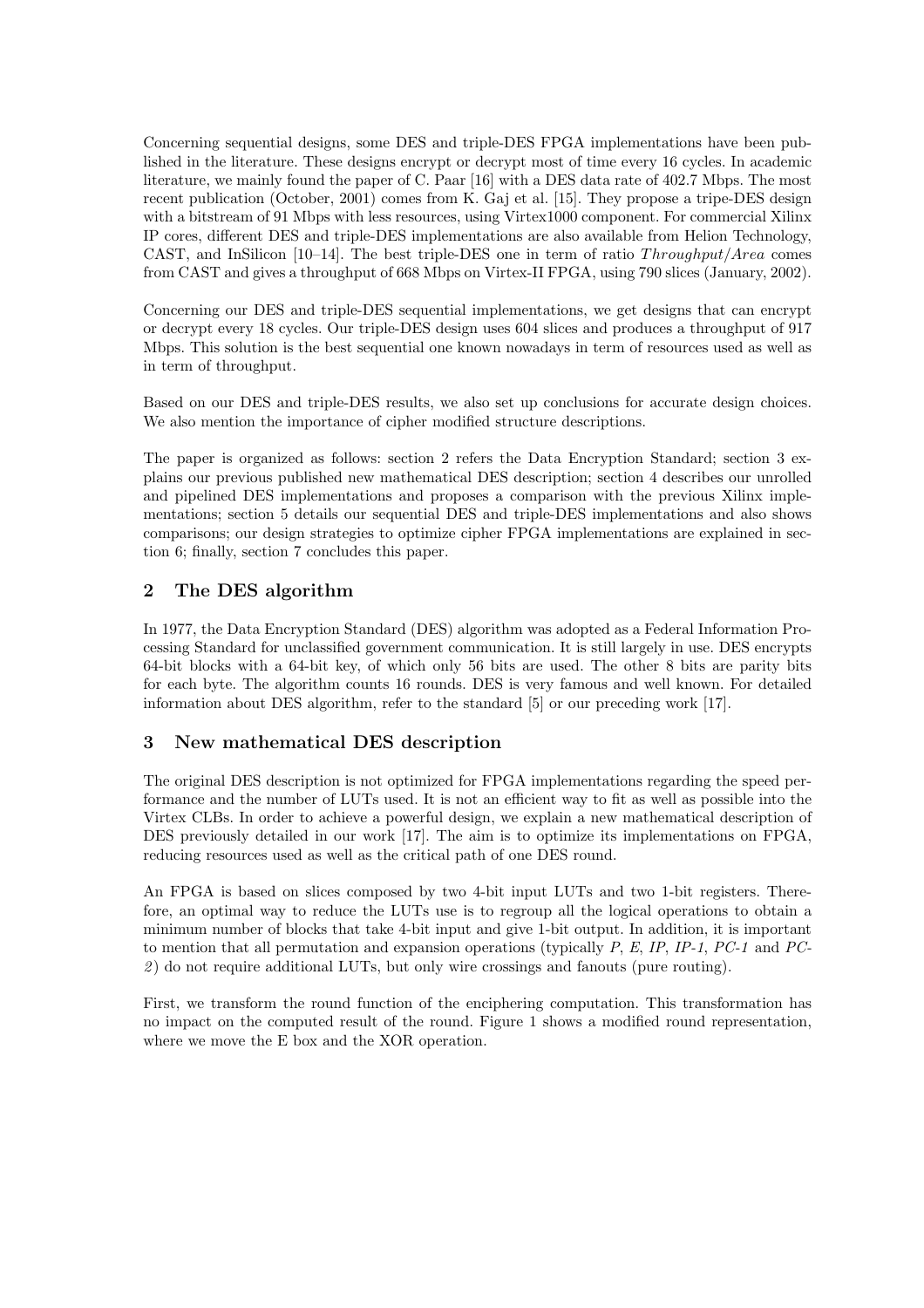

Fig. 1. Modified description of one DES-round.

This involves the definition of a new function denoted R (like reduction):

$$
R = E^{-1},
$$
  
\n
$$
\forall x, R(E(x)) = x,
$$
  
\n
$$
\exists y \mid E(R(y)) \neq y.
$$
\n(1)

Now, if we change all the enciphering parts of DES with this modified round function and if we combine the  $E$  and XOR block with the left XOR block of the previous round, we get the  $A$  architecture detailed in Figure 2. Another more efficient solution is to move the  $R$  and XOR of the right part of the round into the left XOR operator of the next round. As a result, we obtain the B architecture shown in Figure 2.



Fig. 2. Two modified descriptions of the DES algorithm.

In the B arrangement, the first and last rounds are quite different from intermediate ones. Therefore, we obtain an irregular DES description. In addition, we increase the number of E and R blocks, which will not alter the number of LUTs consumed. We also keep exactly the same number of Sboxes that is the expensive part of the architecture. Concerning the modulo two sum operators, we really decrease their number. We spare  $15 \times 32$  2-bit XORs comparing with the A architecture<sup>4</sup>. We can directly conclude that this design will consume less logic than traditional implementations.

 $^4$  The design exactly counts  $14\times48$  4-bit XORs,  $1\times48$  3-bit XORs,  $1\times48$  2-bit XORs,  $1\times32$  3-bit XORs and  $1\times32$  2-bit XORs.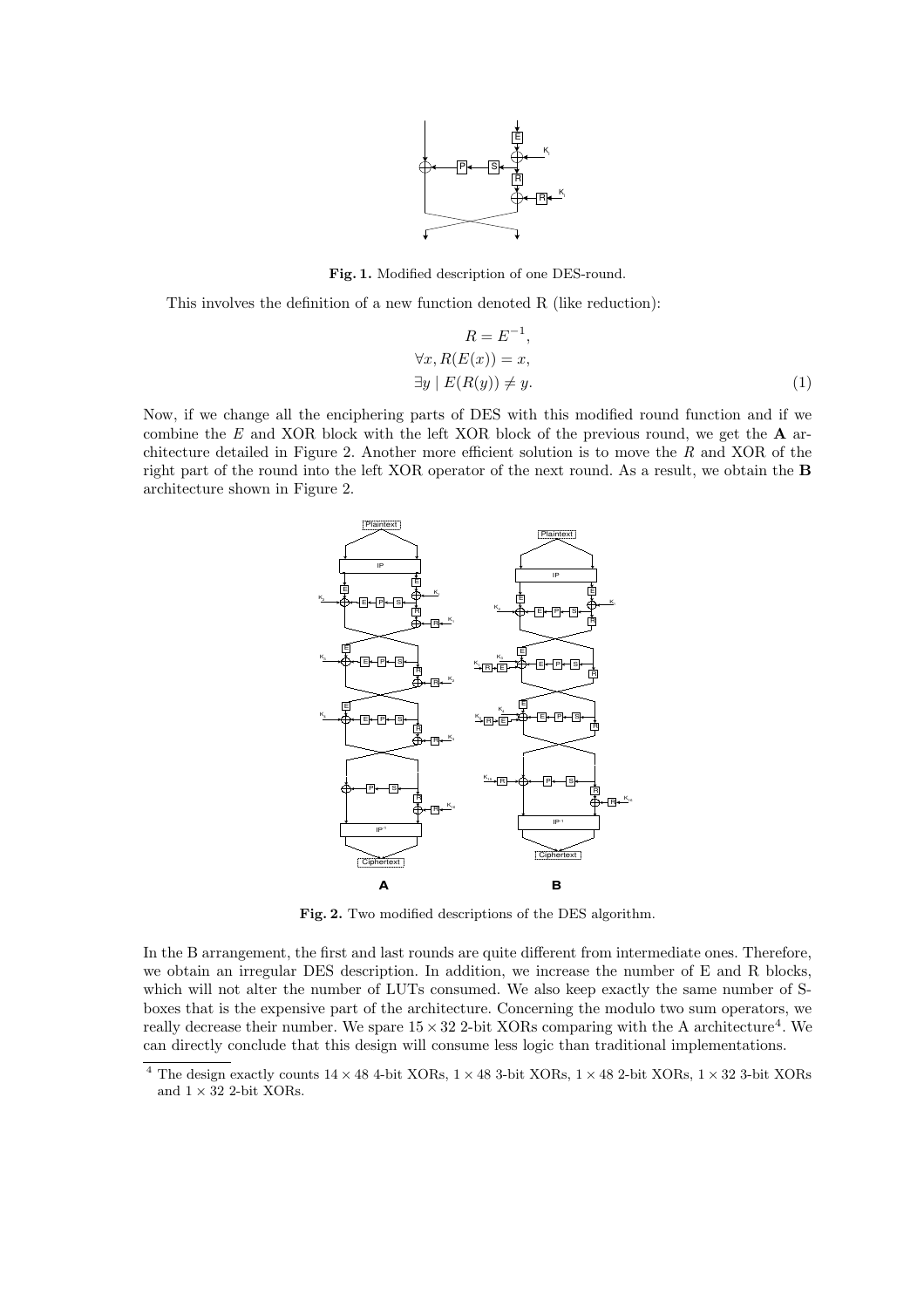Therefore, modifying the original DES description according to the B architecture of Figure 2, we are able to significantly reduce the number of resources used. In addition, we also reduce the critical path of one round function. These transformations allow us to obtain very efficient DES FPGA implementations as detailed in the next sections.

### 4 Our unrolled and pipelined DES implementations

To be speed efficient, we propose designs that unroll the 16 DES rounds and pipeline them, based on the B mathematical description of Figure 2. In addition, we implemented solutions that allow us to change the plaintext, the key and the encryption/decryption mode on a cycle-by-cycle basis, with no dead cycle. We can achieve very high data rates of encryption/decryption.

The left part of Figure 3 illustrates how the critical path, in our solution, is hugely decreased. We only keep one S-boxes operator and one XOR function (= two LUTs + one  $F5$  function + one  $F6$  function)<sup>5</sup>. With this solution we obtain a 1-stage pipeline per round. Due to the irregular structure of our design, we have to add an additional stage in the first round. To be speed efficient for implementation constraints, we also put a 2-stage pipeline respectively in the input and in the output. This approach allows an additional degree of freedom for the place and route tool. As mentioned in the figure, first and last registers are packed into IOBs. Therefore, we obtain a 21-stage pipeline.

In the right part of Figure 3, we put an extra pipelined stage in each round in order to limit the critical path to only one S-box. As a consequence, we finally get a 37-stage pipeline. Table 1 shows our 21-stage and 37-stage pipelined results.



Fig. 3. Our two unrolled and pipelined DES designs.

Comparing to the preceding efficient Xilinx implementations [3, 8], our 21-stage gives better results in terms of speed and logical resources. Nevertheless, it is quite more registers consuming. For the 37-stage pipeline, we use less LUTs again. We also reduce the registers needed. This is due to the fact that we only have a 2-stage pipeline per round. In addition, this design uses shift registers for the key schedule calculation. In Virtex FPGAs, SRL16 blocks can directly implement a 16-bit shift register into one LUT. This design uses  $484$  extra LUTs for the key schedule calculation<sup>6</sup>.

 $5 E$  and R operators do not increase the critical path.

<sup>6</sup> Estimation of the corresponding Xilinx implementation gives the use of about 900 LUTs for shift registers. No accurate values are given in [3, 8].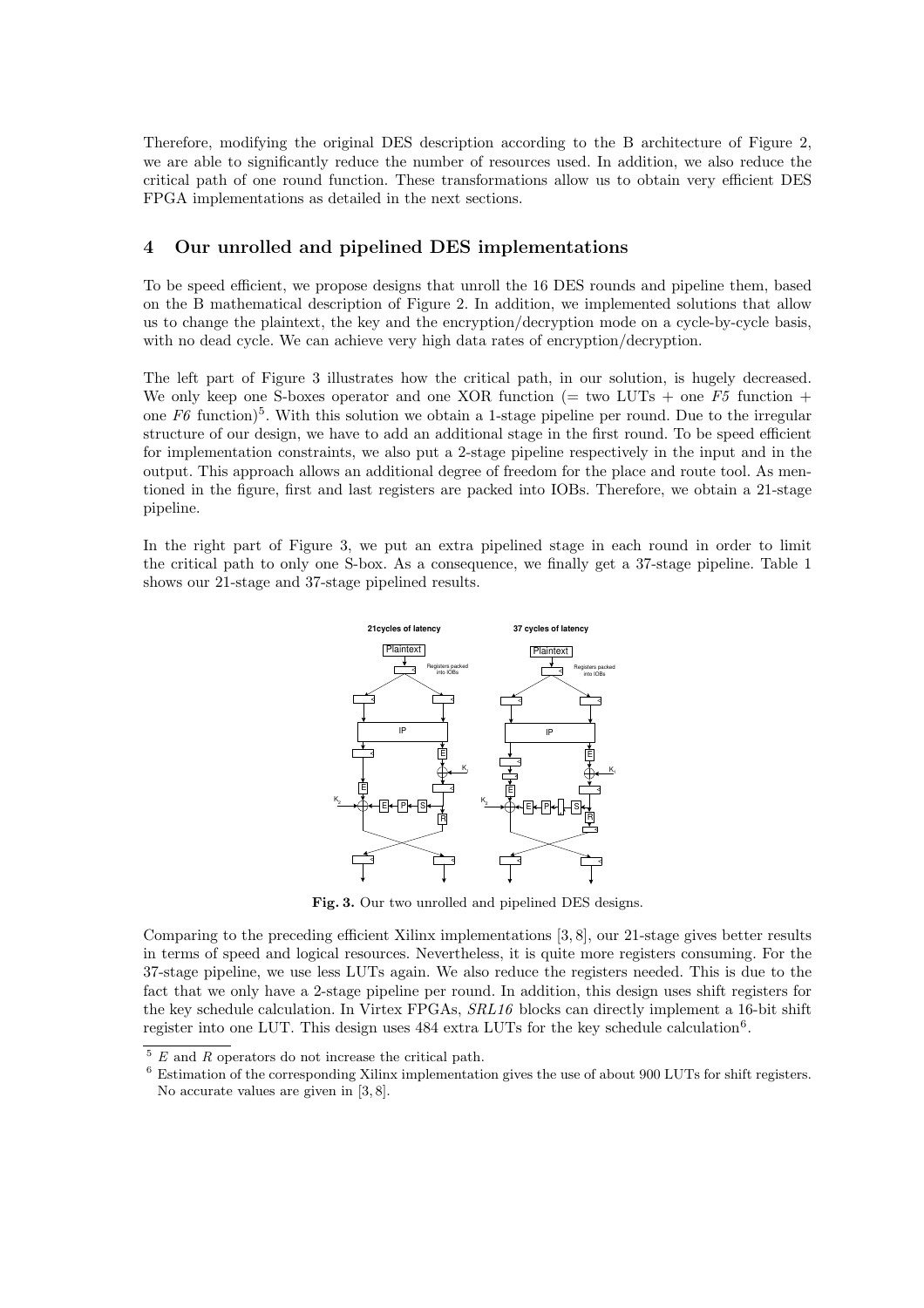| Pipeline                |                     |                       |                     | Xil. 16-stage Xil. 48-stage Our 21-stage Our 37-stage |
|-------------------------|---------------------|-----------------------|---------------------|-------------------------------------------------------|
| LUTs used               | 4216                | 4216                  | 3775                | 3775                                                  |
| Registers used          | 1943                | 5573                  | 2904                | 4387                                                  |
| Frequency in XCV300-6   | $100$ MHz           | $158$ MHz             | $127 \text{ MHz}$   | $175$ MHz                                             |
| Data rate in XCV300-6   | 6.4 Gbps            | $10.1\text{ Gbps}$    | 8.1 Gbps            | $11.2 \text{ Gbps}$                                   |
| Frequency in XCV300E-6  | $132\ \mathrm{MHz}$ | $189$ MHz             | $176$ MHz           | $258$ MHz                                             |
| Data rate in XCV300E-6  | 8.4 Gbps            | $12.0\,\mathrm{Gbps}$ | $11.2 \text{ Gbps}$ | $16.5$ Gbps                                           |
| Frequency in XC2V1000-5 |                     | $237\ \mathrm{MHz}$   | 227 MHz             | 333 MHz                                               |
| Data rate in XC2V1000-5 |                     | $15.1 \text{ Gbps}$   | $14.5$ Gbps         | $21.3\text{ Gbps}$                                    |

Table 1. Final results of our pipelined implementations.

The reason why we have a better speed result for the 37-stage pipeline is quite strange. Obviously, in their design, they do not put registers into IOBs and an additional pipelined stage before and after encryption. Without such registers, the critical path is in the input and output paths.

In addition, after checking and simulating their available source code on the web, we found two errors. First, they forgot to put a 1-stage pipeline after the XOR between key and R part. Actually, Xilinx implemented this 1-stage pipeline but they sent the XOR directly between key and  $R$  part into S-boxes, instead of the corresponding registered value. They also forgot to register the key just before the XOR function. Therefore, their critical path is quite longer. Finally, their solutions do not implement a correct DES that can encrypt every cycle.

To conclude, we propose two efficient and different solutions in terms of space and data rate. Depending on environment constraints, we really believe that one of the two designs should be well appropriate. Especially for high ratio Throughput/Area, the 37-stage pipelined solution is very efficient in terms of speed and slices used. Table 2 compares ratio Throughput/Area between 48-stage Xilinx implementation [3, 8] and our 37-stage implementation. We directly see the significative improvement.

|                 |             | Version Xil. 48-stage Our 37-stage |
|-----------------|-------------|------------------------------------|
| Slices used     | 3900        | 2965                               |
| Data rate       | $15.1$ Gbps | $21.3$ Gbps                        |
| Throughput/Area |             |                                    |
| (Mbps/slices)   | 3.87        | 7.18                               |

Table 2. Comparisons with Xilinx implementation on Virtex-II-5

# 5 Our sequential DES and triple-DES implementations

To be space efficient, we propose one DES and triple-DES sequential design, based on the B mathematical description of Figure 2. Instead of keeping a critical path of one LUT (as the best one of our pipelined designs), we prefer to limit the critical path to two LUTs (+ one  $F5$  function + one  $F6$ function). Indeed, if we limit the critical path to one LUT, we will encounter some critical problems with the routing part of the control signals. For example, to select the input data of a round with MUX functions, we will need 64 identical control signals. An unique signal will be generated with the control part. Then, this signal will be extended to all MUX operators. The propagation delay, of this high fanout signal, will approximatively correspond to one LUT delay. Therefore, we will have an critical path of about two LUTs. So, our sequential DES and triple-DES are designed to have a critical path of two LUTs.

First, we obtain one DES design that encrypts/decrypts, with possible different keys, every 18 cycles with no dead cycles. Our solution proposes almost the same interface as commercial cores [10, 12, 14]. Indeed, they propose modules with 16 cycles for encryption/decryption. Nevertheless,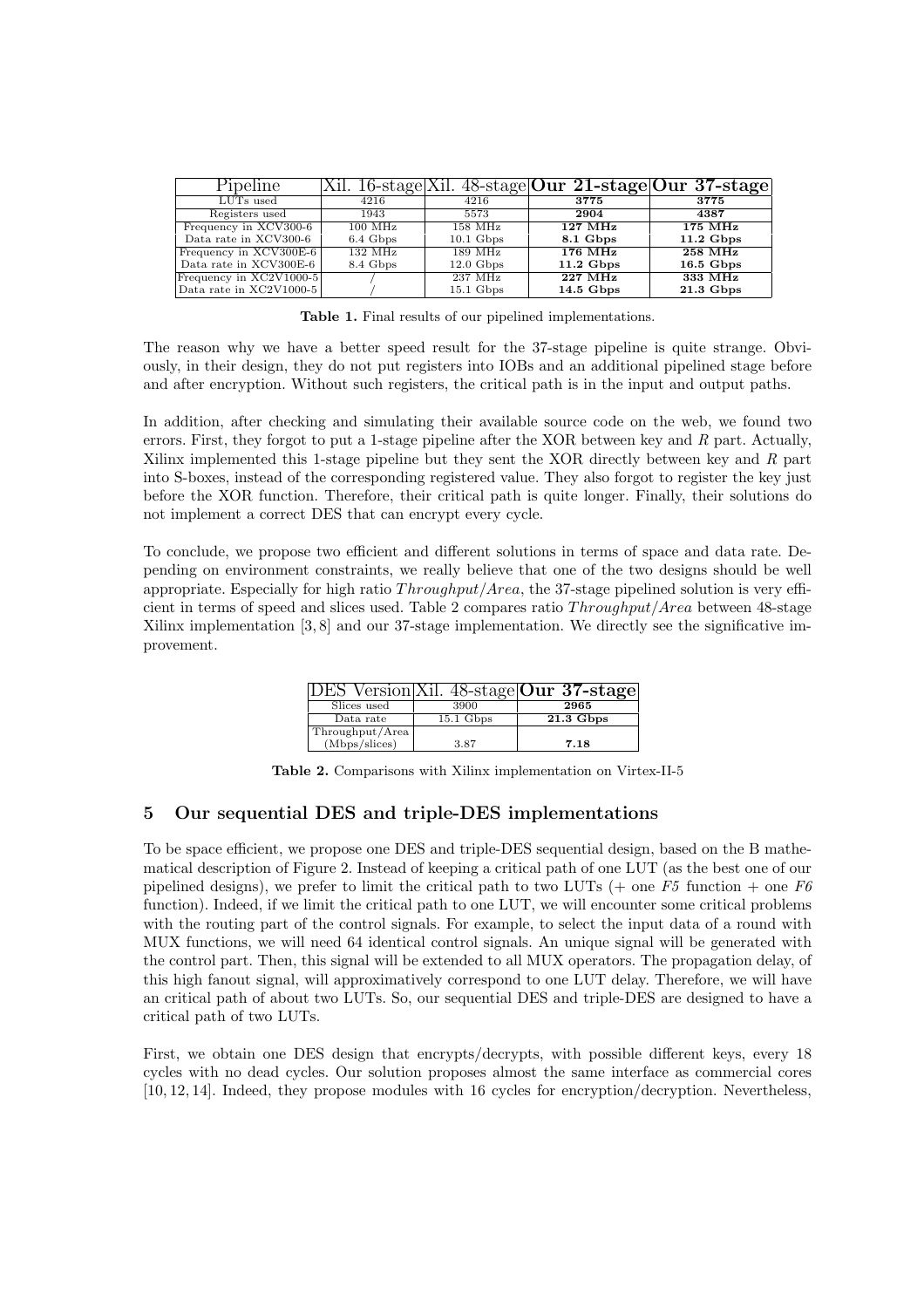we get better throughput because of higher work frequency.

Figure 4 explains the key scheduling part for the computation of K1 and K2, needed in the data path. The selection of the input key is carried out with XOR operations. To control the correct functionality, all registers have to be cleared in the right cycles. The reset reg $KIN$  and reset  $K1$ signals ensure this constraint.



Fig. 4. Our sequential DES encryptor/decryptor.

As shown on the B scheme of Figure 2, due to the irregular new DES description, we also need additional XOR operators in the first and last round. To carry out these operations, we use the data path part where we clear the output registers of S-boxes, in the first and 18th cycles. This is done using the reset\_Sboxes signal. If we decide to spare these XOR operators, we loose 2 cycles for the encryption/decryption. This is why we get a 18-cycle encryptor/decryptor.

In addition, we mainly focus our attention to maximize the utilization of resources in a slice. For example, we prefer to register the S-boxes outputs instead of other signals because it does not consume additional slices. If we do not this, using these slice registers for other signals will not allowed. Therefore, we will waste these registers. To manage all the signals, we develop a control unit that produces registered signals.

On the other hand, we also obtain one triple-DES design that encrypts/decrypts, with possible different keys, every 18 cycles with no dead cycles. This circuit is obtained using three of our DES sequential implementations. Our solution proposes almost the same interface as commercial cores [10, 11, 13]. Indeed, they mainly propose modules with 16 cycles for encryption/decryption. Nevertheless, we get better throughput because of higher work frequency.

Table 3 summarizes our result for DES and triple-DES sequential designs. In table 4 and 5, we compare our sequential DES and triple-DES with other existing implementations, in term of ratio Throughput/Area.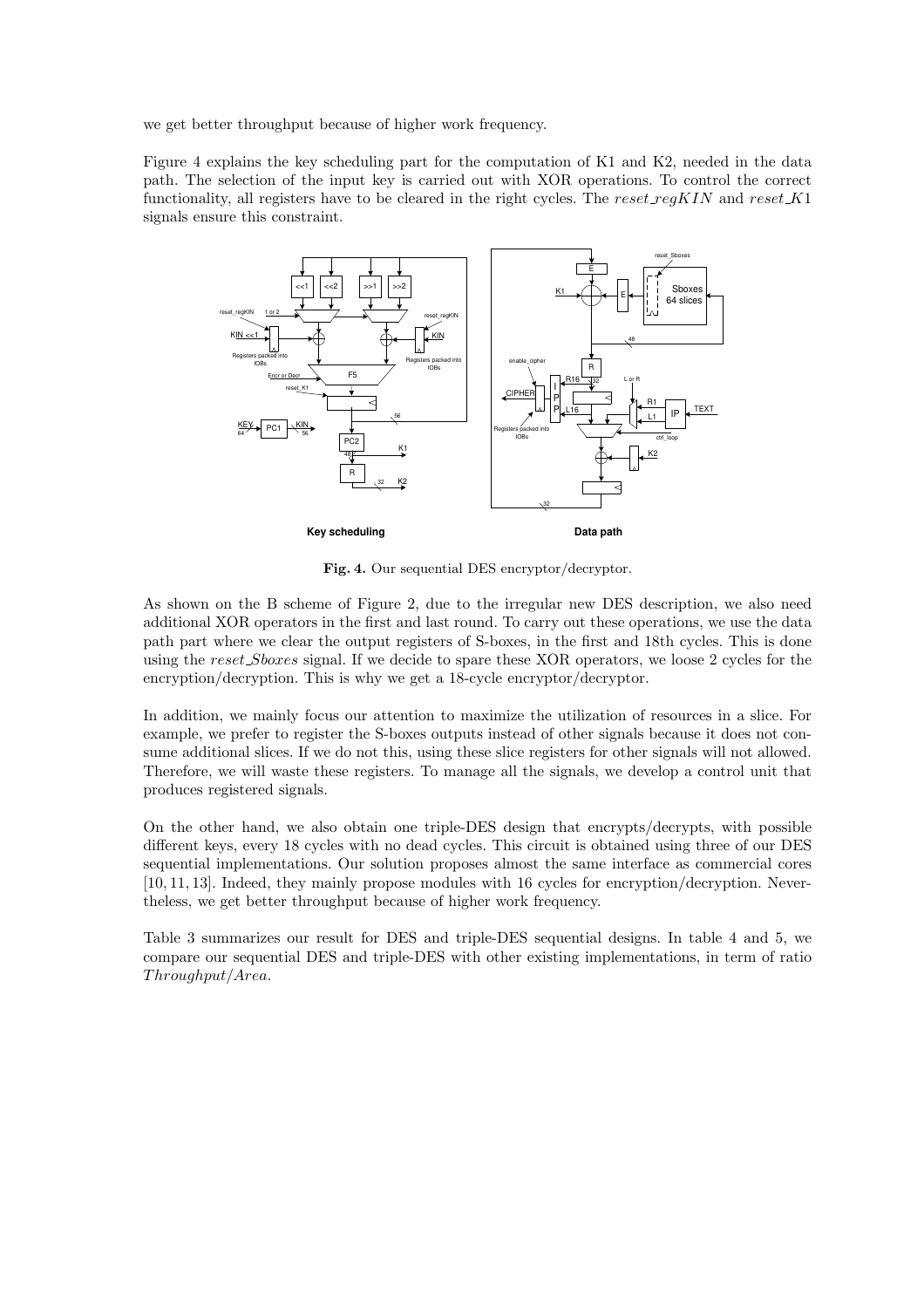| Sequential                  | DES  | triple-DES |
|-----------------------------|------|------------|
| LUTs used                   | 365  | 1103       |
| Registers used              | 202  | 672        |
| Slices used                 | 189  | 604        |
| Latency $(cycles)$          | 20   | 58         |
| Output every (cycles)       | 1/18 | 1/18       |
| Freq. in XCV300E-6 176 MHz  |      | $165$ MHz  |
| Freq. in XC2V1000-5 274 MHz |      | $258$ MHz  |

Table 3. Final results of our sequential DES and triple-DES implementations.

| Sequential DESIC  |      | ST Helion Ours |      |
|-------------------|------|----------------|------|
| Slices used       | 238  | $\sim$ 450     | 189  |
| Throughput (Mbps) | 816  | 640            | 974  |
| Throughput/Area   |      |                |      |
| (Mbps/slices)     | 3.43 | 1.42           | 5.15 |

Table 4. Comparisons with other sequential DES implementations on Virtex-II -5.

| Sequential 3-DESCAS |      | $ST Ga $ et al. <b>Ours</b> |      |
|---------------------|------|-----------------------------|------|
| Slices used         | 790  | 614                         | 604  |
| Throughput (Mbps)   | 668  | (XCV1000)                   | 917  |
| Throughput/Area     |      |                             |      |
| (Mbps/slices)       | 0.85 | 0.15                        | 1.51 |

Table 5. Comparisons with other sequential triple-DES implementations on Virtex-II -5.

# 6 Design strategies to optimize cipher FPGA implementations

FPGAs allow computing in parallel with high work frequencies. Nevertheless, wrong uses of their CLB structure can dramatically increase the speed efficiency as well as the resources used. Accurate slice mapping will permit to get fast and compact designs.

In this section, we set up conclusions for accurate cipher  $FPGA<sup>7</sup>$  designs. Our conclusions are directly based on our DES and triple-DES implementations. We also mention the possible improvement of cipher implementations with a modified structure description. We propose systematic design rules to achieve very fast and compact cipher FPGA implementations, depending on the environment constraints. The following methodology is proposed:

#### 1. Analyze and modify the mathematical cipher description:

Most block ciphers have a regular structure with a number of identical repeated round functions, depending on different subkeys. Subkeys are also generated using a number of identical repeated keyround functions. This regular and repeated round structure allows achieving efficient FPGA designs. Regular cipher structures permit very suitable sequential designs. Nevertheless, original cipher descriptions are not always optimized regarding the speed performance and number of slices used. An FPGA is based on slices composed by two 4-bit input LUTs and two 1-bit registers. Therefore, an optimal way to reduce the LUTs used is to regroup all the logical operations to obtain a minimum number of blocks that take 4-bit input<sup>8</sup> and give 1-bit output.

Therefore, the aim of this step is to reduce the number of LUTs used as much as possible, modifying the structure description without changing the mathematical functionality. The following methodology has to be applied:

(a) In round and keyround descriptions, try to move and/or inverse and/or merge blocks as well as possible.

 $\overline{7}$  For Virtex technologies.

<sup>8</sup> Sometimes 5-bit input.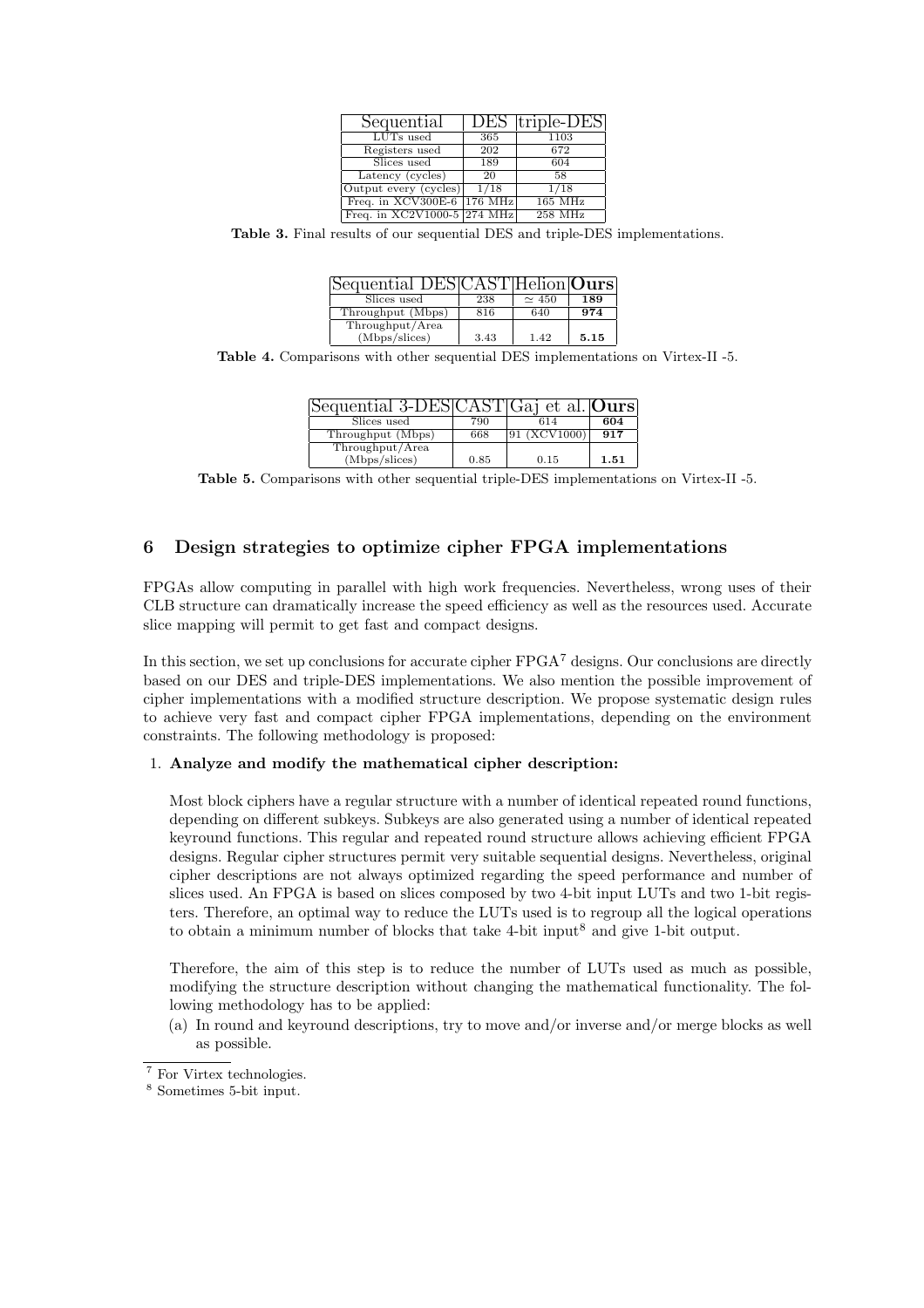(b) Ignore round and keyround descriptions, and try to regroup blocks from different rounds. Try to keep a regular structure as much as possible for sequential designs.

If no improvements are possible, go to the next point.

#### 2. Choose your design based on data rate constraints:

- Depending on the data rate constraints, adopt one of the following designs:
- (a) For more than  $\pm$  10 Gbps constraints, choose a complete unrolled and pipelined implementation.
- (b) For less than  $\pm$  1 Gbps constraints, choose a sequential design.
- (c) For other data rate constraints, choose an uncomplete unrolled and pipelined design or multiple sequential designs.

#### 3. Fit as well as possible into CLB slices:

- (a) For a complete unrolled and pipelined design, it is important to achieve huge data rates. Therefore, we will adopt designs where we limit the critical path inside one slice (one LUT + one  $F5$  function + one  $F6$  function at most). Left part of Figure 6 shows some typical slice uses for one slice critical path designs.
- (b) For sequential design, it is important to achieve compact design. Due to control signals, it is better to limit the critical path to two LUTs (+ one  $F5$  function + one  $F6$  function). Indeed, if we limit the critical path to one LUT, we will encounter some critical problems with the routing part of the control signals. For example, to select the input data of a round with MUX functions, we will need  $\beta^9$  identical control signals. A unique signal will be generated with the control part. Then, this signal will be extended to all MUX operators. The propagation delay, of this high fanout signal, will approximatively correspond to one or more LUT delay.

Therefore, we recommend to limit the control signals to one LUT and routing. The routing part generates additional delays. With an average 60-fanout signal, the delay corresponds to more and less one LUT delay. For the data path part, if we do not use fanout more than three, we can limit the critical path to two LUTs. Figure 5 summarizes our advices.



Fig. 5. Recommended architecture for sequential designs.

Figure 6 shows some typical slice uses for two slice critical path designs. We show how to use slice flip flops to register input signals. Figure 6 does not illustrate all the slice configuration possibilities. It is again important to mention that we need to describe the VHDL code at a slice level in order to avoid bad slice mapping and extra slice uses.

<sup>&</sup>lt;sup>9</sup> Typically  $\beta$  equals 64, 128 or 256.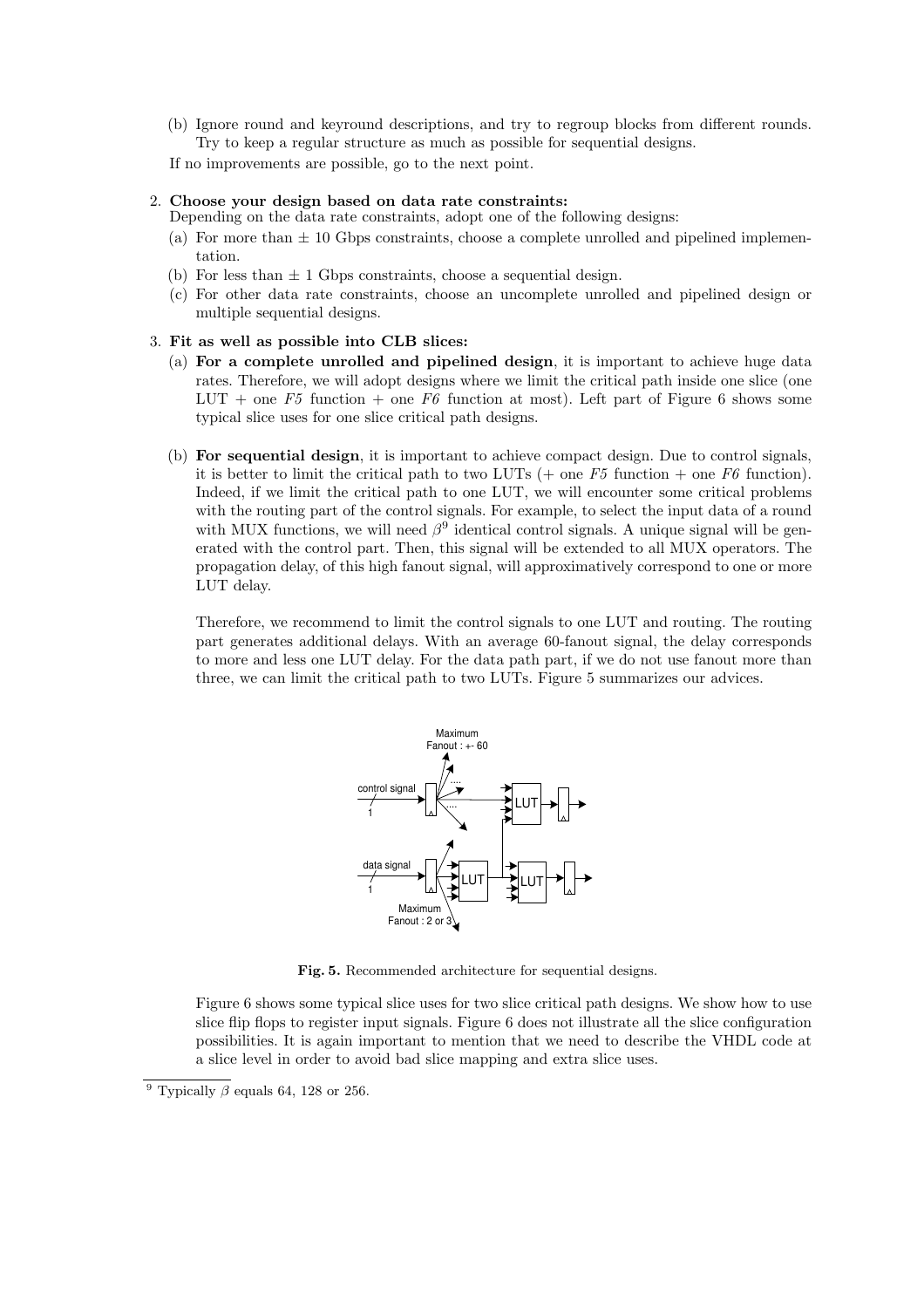

Fig. 6. Slice uses for different designs.

(c) For an uncomplete unrolled and pipelined design or multiple sequential designs, previous advices are always valid depending on the pipelined or sequential choice.

### 4. Deal with input and output buffers:

To achieve good frequency results, input and output registers have to be packed into IOBs. In addition, we also recommend to put one more register stage in the input and output paths. This approach allows an additional degree of freedom for the place and route tool.

The previous explained rules set up a methodology to implement cipher algorithms. We do not affirm that this methodology is the most optimized systematic method. Nevertheless, it gives efficient results for DES and triple-DES algorithms.